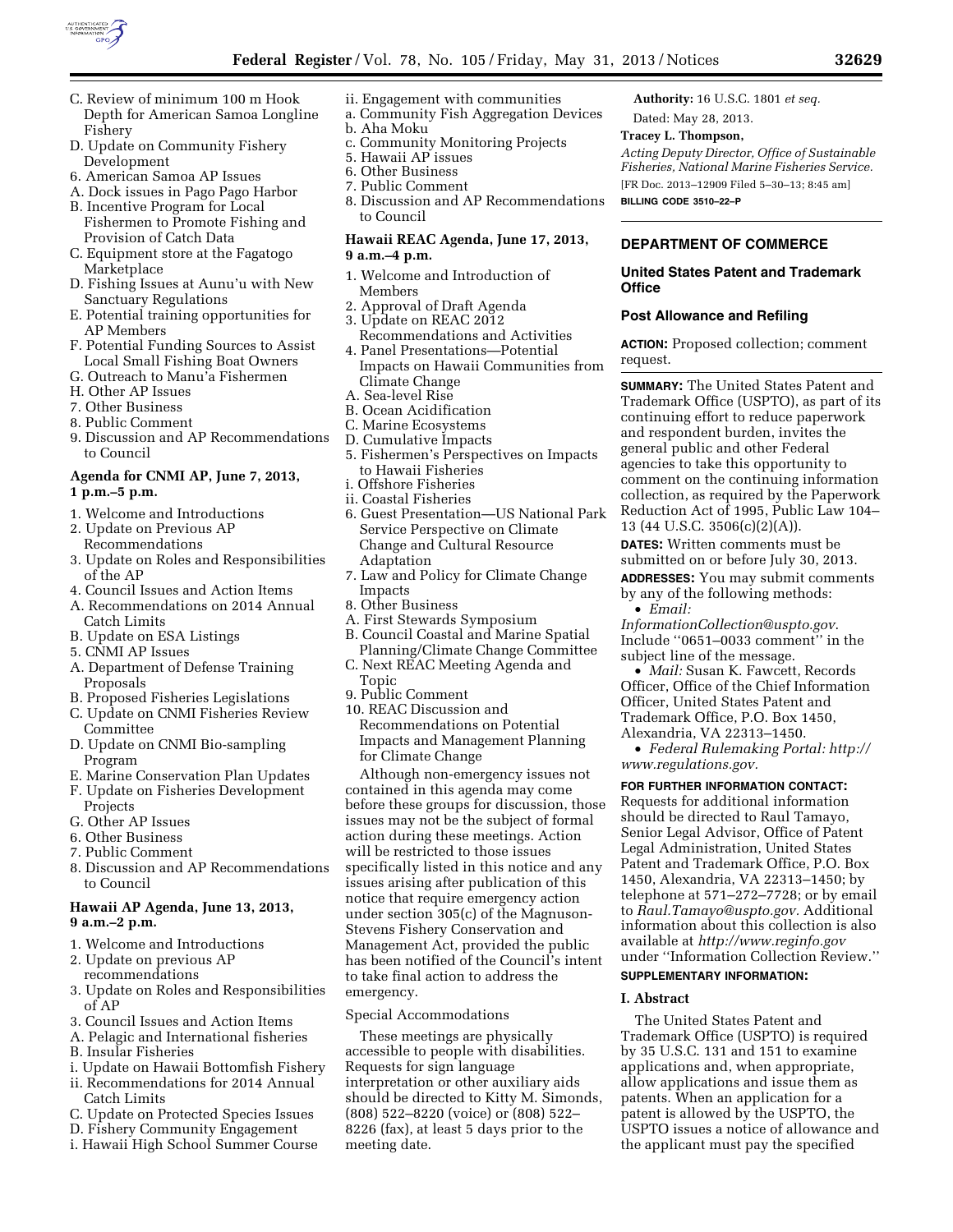issue fee (including the publication fee, if applicable) within three months to avoid abandonment of the application. If the appropriate fees are paid within the proper time period, the USPTO can then issue the patent. If the fees are not paid within the designated time period, the application is abandoned and the applicant may petition the Director to accept a delayed payment with a satisfactory showing that the delay was unavoidable or unintentional. The Petition for Revival of an Application for Patent Abandoned Unavoidably (Form PTO/SB/61) and the Petition for Revival of an Application for Patent Abandoned Unintentionally (Form PTO/SB/64) are approved under information collection 0651–0031. The rules outlining the procedures for payment of the issue fee and issuance of a patent are found at 37 CFR 1.18 and 1.311–1.317.

Chapter 25 of Title 35 U.S.C. provides for several actions that an applicant may take after issuance of a patent, including requesting a certificate of correction to correct an error or errors in the patent. If the USPTO determines that the request should be approved, the USPTO will issue a certificate of correction. For an original patent that is believed to be wholly or partly inoperative, the assignee(s) or inventor(s) may apply for reissue of the patent, which entails

several formal requirements including an oath or declaration stating that the errors in the patent were not the result of any deceptive intention on the part of the reissue applicant. If additional errors are corrected after the filing of the reissue application and the original reissue oath/declaration, the reissue applicant must submit a supplemental oath or declaration stating that the additional errors also occurred without any deceptive intent. The rules outlining these procedures are found at 37 CFR 1.171–1.178 and 1.322–1.325.

The public uses this information collection to request corrections of errors in issued patents, to submit applications for reissue patents, and to submit issue fee payments. The USPTO is removing the fee costs associated with the information requirements in this collection because these fees have been moved into information collection 0651–0072, which was approved by OMB in January 2013 in conjunction with the USPTO rulemaking ''Setting and Adjusting Patent Fees'' (RIN 0651– AC54).

#### **II. Method of Collection**

By mail, facsimile, hand delivery, or electronically to the USPTO.

#### **III. Data**

*OMB Number:* 0651–0033.

*Form Number(s):* PTO/SB/44/50/51/ 51S/52/53/56/141, PTO/AIA/05/06/07, and PTOL–85B.

*Type of Review:* Revision of a currently approved collection.

*Affected Public:* Individuals or households; businesses or other forprofits; and not-for-profit institutions.

*Estimated Number of Respondents:*  352,150 responses per year. The USPTO estimates that approximately 25% of these responses will be from small entities.

*Estimated Time per Response:* The USPTO estimates that it will take the public from 12 minutes (0.20 hours) to 5 hours to gather the necessary information, prepare the appropriate form or document, and submit the information to the USPTO.

*Estimated Total Annual Respondent Burden Hours:* 191,690 hours.

*Estimated Total Annual Respondent Cost Burden:* \$31,276,990. The USPTO expects that the information in this collection will be prepared by attorneys at an estimated rate of \$371 per hour, except for the Issue Fee Transmittal, which will be prepared by paraprofessionals at an estimated rate of \$122 per hour. Therefore, the USPTO estimates that the respondent cost burden for this collection will be approximately \$31,276,990 per year.

| Item                                                                                                                                                                                                                                                | Estimated<br>time for<br>response | Estimated<br>annual<br>responses | Estimated<br>annual<br>burden hours |
|-----------------------------------------------------------------------------------------------------------------------------------------------------------------------------------------------------------------------------------------------------|-----------------------------------|----------------------------------|-------------------------------------|
|                                                                                                                                                                                                                                                     | 1 hour                            | 26,000                           | 26,000                              |
| Petition to Correct Assignee After Payment of Issue Fee (37 CFR 3.81(b)) (PTO/SB/141)                                                                                                                                                               | 30 minutes                        | 750                              | 375                                 |
|                                                                                                                                                                                                                                                     | 5 hours                           | 800                              | 4.000                               |
|                                                                                                                                                                                                                                                     | 12 minutes                        | 800                              | 160                                 |
| Reissue Application Declaration by the Inventor or the Assignee (PTO/SB/51/52 and PTO/AIA/<br>05/06) or Substitute Statement in Lieu of an Oath or Declaration for Reissue Patent Applica-<br>tion (35 U.S.C. 115(d) and 37 CFR 1.64) (PTO/AIA/07). | 30 minutes                        | 1.150                            | 575                                 |
| Supplemental Declaration for Reissue Patent Application to Correct "Errors" Statement (37<br>CFR 1.175) (PTO/SB/51S).                                                                                                                               | 18 minutes                        | 500                              | 150                                 |
| Reissue Application: Consent of Assignee; Statement of Non-assignment (PTO/SB/53)                                                                                                                                                                   | 12 minutes                        | 1.350                            | 270                                 |
|                                                                                                                                                                                                                                                     | 12 minutes                        | 800                              | 160                                 |
|                                                                                                                                                                                                                                                     | 30 minutes                        | 50.000                           | 25.000                              |
|                                                                                                                                                                                                                                                     | 30 minutes                        | 270,000                          | 135,000                             |
|                                                                                                                                                                                                                                                     |                                   | 352.150                          | 191.690                             |

*Estimated Total Annual Non-hour Respondent Cost Burden:* \$48,022. There are no capital start-up, maintenance, or recordkeeping costs associated with this information collection. However, this collection

does have annual (non-hour) costs in the form of postage costs.

There are fees associated with the information requirements in this collection. These fees are covered under OMB control number 0651–0072. The

fees are listed in the accompanying table for reference but will not be included in the annual (non-hour) cost burden for this collection.

| Item                         | Current fee amount                                                                    |
|------------------------------|---------------------------------------------------------------------------------------|
|                              | \$100.00.<br>(large entity) 140.00.<br>(small entity) 70.00.<br>(micro entity) 35.00. |
| <b>Reissue Documentation</b> | 0.00                                                                                  |